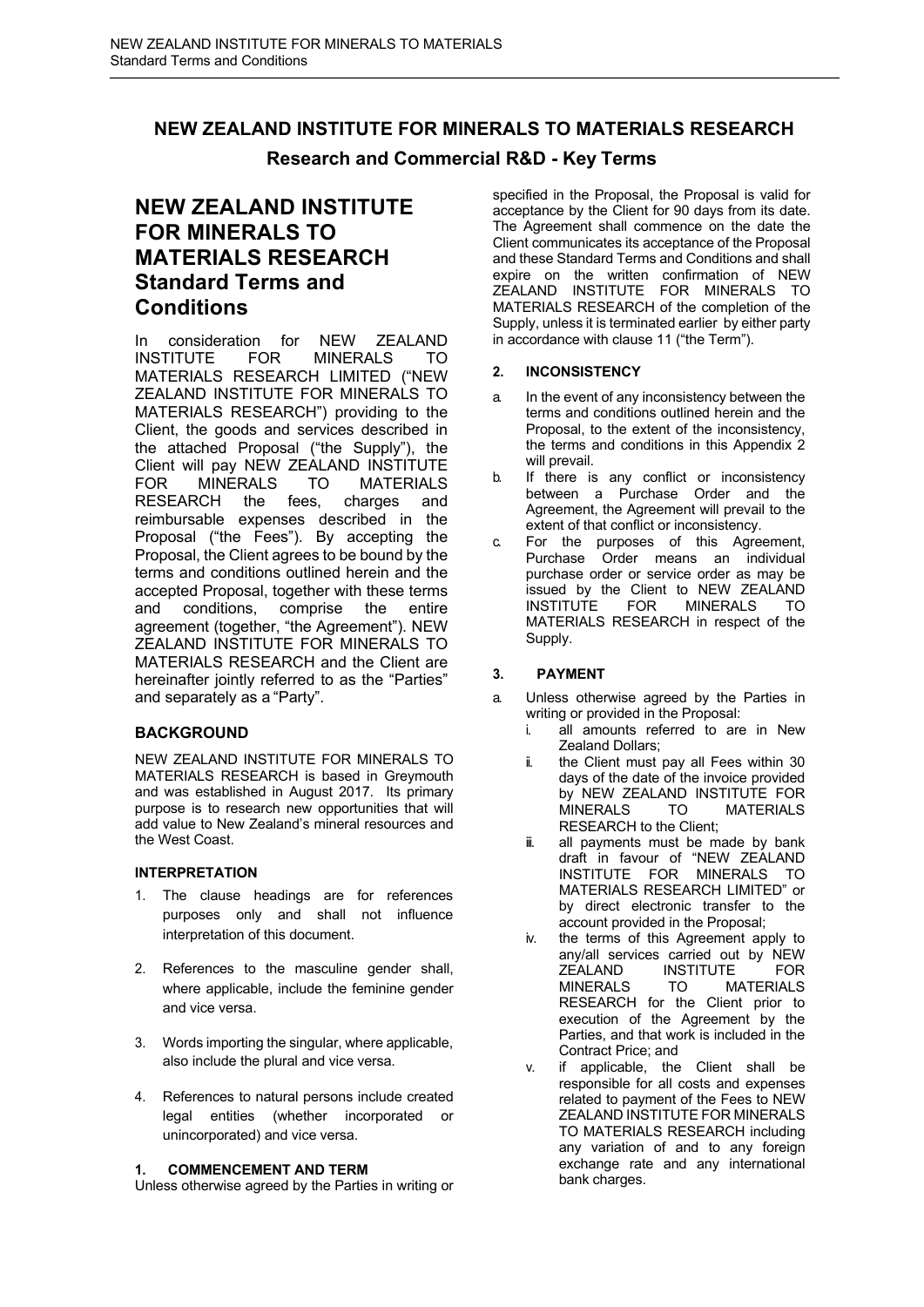- b. NEW ZEALAND INSTITUTE FOR MINERALS TO MATERIALS RESEARCH will submit to the Client invoices for payment of Fees, accompanied by such information and documentation as is reasonably required to verify the invoice in accordance with the Proposal.
- c. If any Fees due and payable by the Client to<br>NEW ZEALAND INSTITUTE FOR INSTITUTE FOR MINERALS TO MATERIALS RESEARCH remain unpaid after the due date, then at<br>NEW ZEALAND INSTITUTE FOR NEW ZEALAND INSTITUTE FOR MINERALS TO MATERIALS RESEARCH's discretion, interest may be payable thereon at the rate of 5% per annum, calculated daily on overdue balances.
- d. The Client agrees that the Fees may be adjusted by NEW ZEALAND INSTITUTE<br>FOR MINERALS TO MATERIALS FOR MINERALS TO MATERIALS RESEARCH if it is required to carry out additional work or if the Supply requires changes, deletions or modifications arising from:
	- i. requests by the Client;
	- ii. the Client's site conditions that could not reasonably have been foreseen by NEW ZEALAND INSTITUTE FOR MINERALS TO MATERIALS RESEARCH;
	- ii. a change in legislative requirements or in response to a request or requirement of a relevant authority; or
	- iv. any other change outside the reasonable control of NEW ZEALAND INSTITUTE FOR MINERALS TO MATERIALS RESEARCH,

and in each such case, where reasonably practicable, advance notice of any increase in the Fees will be given to the Client.

# **4. TAXES AND EXPENSES**

- a. All payments to be made by the Client to NEW ZEALAND INSTITUTE FOR MINERALS TO MATERIALS RESEARCH under this Agreement shall be made without any deduction or set-off for or on account of any taxes, levies, imports, duties, charges, fees and withholdings of any nature imposed by any governmental, fiscal or other authority save as required by law. If a Party to this Agreement is compelled to make any such deduction, it will pay to the receiving Party such additional amounts as are necessary to ensure receipt by the receiving Party of the full amount which that party would have received but for the deduction.
- b. All taxes, duties, levies, and freight which may be charged in connection with the Supply will be the responsibility and for the sole account of the Client.

*Goods and Services Tax as defined in the New Zealand Goods and Services Tax Act 1985 ("GST")*

c. Unless otherwise agreed by the Parties in writing or specified in the Proposal, any amount required to be paid in connection with the Supply by NEW ZEALAND INSTITUTE FOR MINERALS TO MATERIALS RESEARCH to the Client pursuant to the Agreement is calculated to be exclusive of GST.

- d. If GST is payable in relation to the Supply, the Client will pay to NEW ZEALAND INSTITUTE<br>FOR MINERALS TO MATERIALS FOR MINERALS TO MATERIALS RESEARCH, an additional amount equal to the GST.
- e. The additional amounts payable pursuant to this clause 4 are due at the same time and payable in the same manner as the Fees.

#### **5. RESPONSIBILITIES AND OBLIGATIONS OF NEW ZEALAND INSTITUTE FOR MINERALS TO MATERIALS RESEARCH**

During the Term, NEW ZEALAND INSTITUTE FOR MINERALS TO MATERIALS RESEARCH will:

- a. provide the Client with the Supply pursuant to the terms of this Agreement;
- b. at its discretion, engage and retain suitably qualified sub-consultants and sub-contractors, if required, to carry out the Supply;
- c. with due expedition and in accordance with the Agreement, provide all professional skill and advice required for carrying out the Supply;
- d. comply with all reasonable directions of the Client pursuant to a provision of the Proposal;
- e. unless otherwise agreed by the Parties, remain responsible for the Supply within the timeframes outlined in the Agreement, provided that should the Client fail to provide NEW ZEALAND INSTITUTE FOR MINERALS TO MATERIALS RESEARCH with relevant documents, specifications, patterns and other requested information in a timely manner then NEW ZEALAND INSTITUTE FOR MINERALS TO MATERIALS RESEARCH shall not be responsible or liable to the Client for any claim, loss or damage of whatsoever nature or howsoever arising for the delay in any timeframe as a result of such failure and
- f. make all reasonable efforts to comply with all legislative requirements in carrying out the Supply.

#### **6. PASSING OF RISK AND OWNERSHIP OF TITLE**

- a. Subject to any rights of NEW ZEALAND<br>INSTITUTE FOR MINERALS TO INSTITUTE FOR MINERALS TO MATERIALS RESEARCH or third parties pursuant to the Agreement, ownership of, and title to goods the subject of the Supply shall only pass to the Client upon full payment of the Fees.
- b. Risk in goods the subject of the Supply passes to the Client:
	- i. upon delivery to the Client or collection by the Client or the Client's agent; or
	- ii. passing of ownership of the goods pursuant to subclause above, whichever occurs first.

#### **7. RESPONSIBILITIES AND**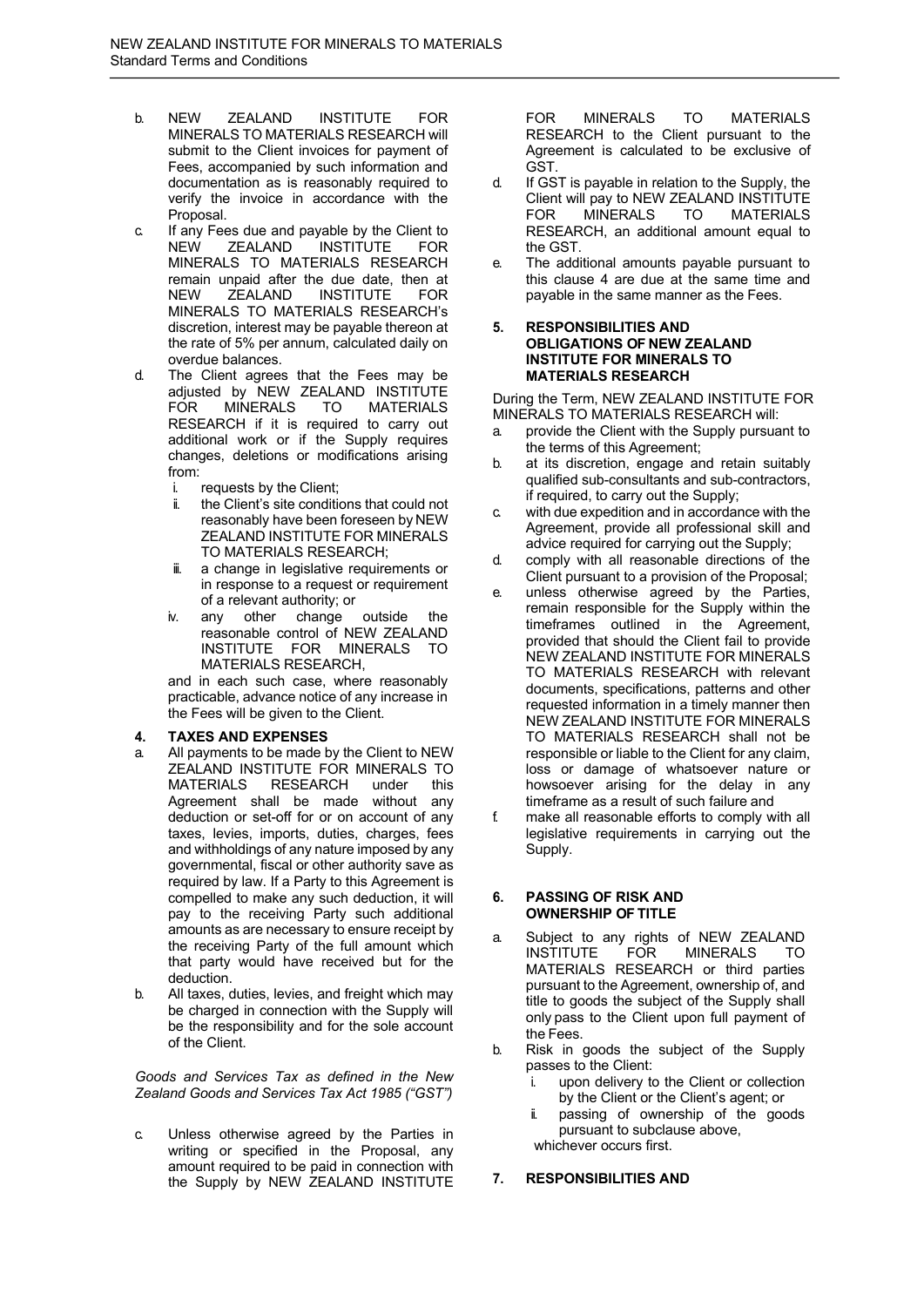# **OBLIGATIONS OF THE CLIENT**

- a. The Client will:
	- i. pay NEW ZEALAND INSTITUTE FOR MINERALS TO MATERIALS RESEARCH the Fees in accordance with the Agreement when and as required pursuant to the Agreement, including Fees for work carried out by NEW ZEALAND INSTITUTE FOR MINERALS TO MATERIALS RESEARCH prior to signing this Agreement on receipt of the relevant invoices;
	- ii. provide NEW ZEALAND INSTITUTE FOR MINERALS TO MATERIALS RESEARCH with relevant documents, specifications, patterns and other<br>information requested by NFW information requested by ZEALAND INSTITUTE FOR MINERALS TO MATERIALS RESEARCH in the possession or control of the Client, in a timely manner sufficient to enable NEW ZEALAND INSTITUTE FOR MINERALS TO MATERIALS RESEARCH to carry out the Supply;
	- bear the cost of all fees and charges required to comply with legislative requirements which are incurred, including fees and charges NEW ZEALAND INSTITUTE FOR MINERALS TO MATERIALS RESEARCH could not reasonably have anticipated would be incurred, in connection with the Supply;
	- iv. obtain all necessary consents, permits, authorisations and/or approvals prior to the commencement of work pursuant to the Agreement and ensure that they remain valid and in effect at all relevant times;
	- v. provide, together with the submission of all samples, a completed and signed Chain of Custody form with instructions describing the type of analysis requested and complete and thorough written disclosure of the known or suspected presence of any hazardous substances. Hazardous substances are those defined as such by applicable New Zealand legislation. The Client warrants that all relevant disclosures will be made to NEW ZEALAND INSTITUTE FOR MINERALS TO MATERIALS RESEARCH about the presence of hazardous substances and agrees that it will be liable and will pay all costs and damages resulting from a Client's failure to disclose to NEW ZEALAND INSTITUTE FOR MINERALS TO MATERIALS RESEARCH that a sample contained or was suspected to contain a hazardous substance together with any costs and damages resulting from its failure to comply with any New Zealand legislation in respect of the sample. For the avoidance of doubt, the Client will also be liable for and will pay all costs and damages whatsoever resulting from

any action or negligence on the part of the Client which interrupts NEW<br>
TEALAND INSTITUTE FOR ZEALAND INSTITUTE<br>MINERALS TO M **MATERIALS** RESEARCH's ability to process work,<br>contaminates NEW ZEALAND contaminates INSTITUTE FOR MINERALS TO MATERIALS RESEARCH's laboratory, its instruments or work areas or necessitates any clean-up or recovery on the part of NEW ZEALAND INSTITUTE FOR MINERALS TO MATERIALS RESEARCH which arises from a sample which contains an undisclosed (in whole or part) hazardous substance.

#### **8. INTELLECTUAL PROPERTY**

- a. Definitions
	- i. Background Intellectual Property means all Intellectual Property owned by NEW ZEALAND INSTITUTE FOR MINERALS TO MATERIALS RESEARCH prior to the date on which the Client accepts the Proposal, or which is developed independently and outside of the Supply. Without limiting the generality of this clause, NEW ZEALAND INSTITUTE FOR **MATERIALS** RESEARCH's Background Intellectual Property includes but is not limited to: minerals and materials testing methods; techniques and procedures; inspection methods; metallurgical and mechanical testing methods; integrity engineering programs , software and any of NEW ZEALAND INSTITUTE FOR MINERALS TO MATERIALS RESEARCH's other methods, techniques and procedures utilised by NEW ZEALAND INSTITUTE FOR MINERALS TO MATERIALS RESEARCH not in connection with the Supply ; and any amendments or improvements to the above.
		- New Intellectual Property means any Intellectual Property created or developed in the course of, as a result of and/or as part of the Supply.
		- ii. Intellectual Property means any and all rights and interests in any intellectual property or like rights. It includes but is not limited to all statutory and equitable rights or remedies in respect of copyright and<br>neighbouring rights. trade marks neighbouring rights, trade marks (registered or unregistered), designs, inventions, patents (including patent applications), improvements, confidential information, copyright, results, research data, research information, research insights, know-how, trade secret and the right to apply for registration of any such rights; and all other rights with respect to intellectual property as defined in Article 2 of the July 1967 Convention Establishing the World Intellectual Property Organisation.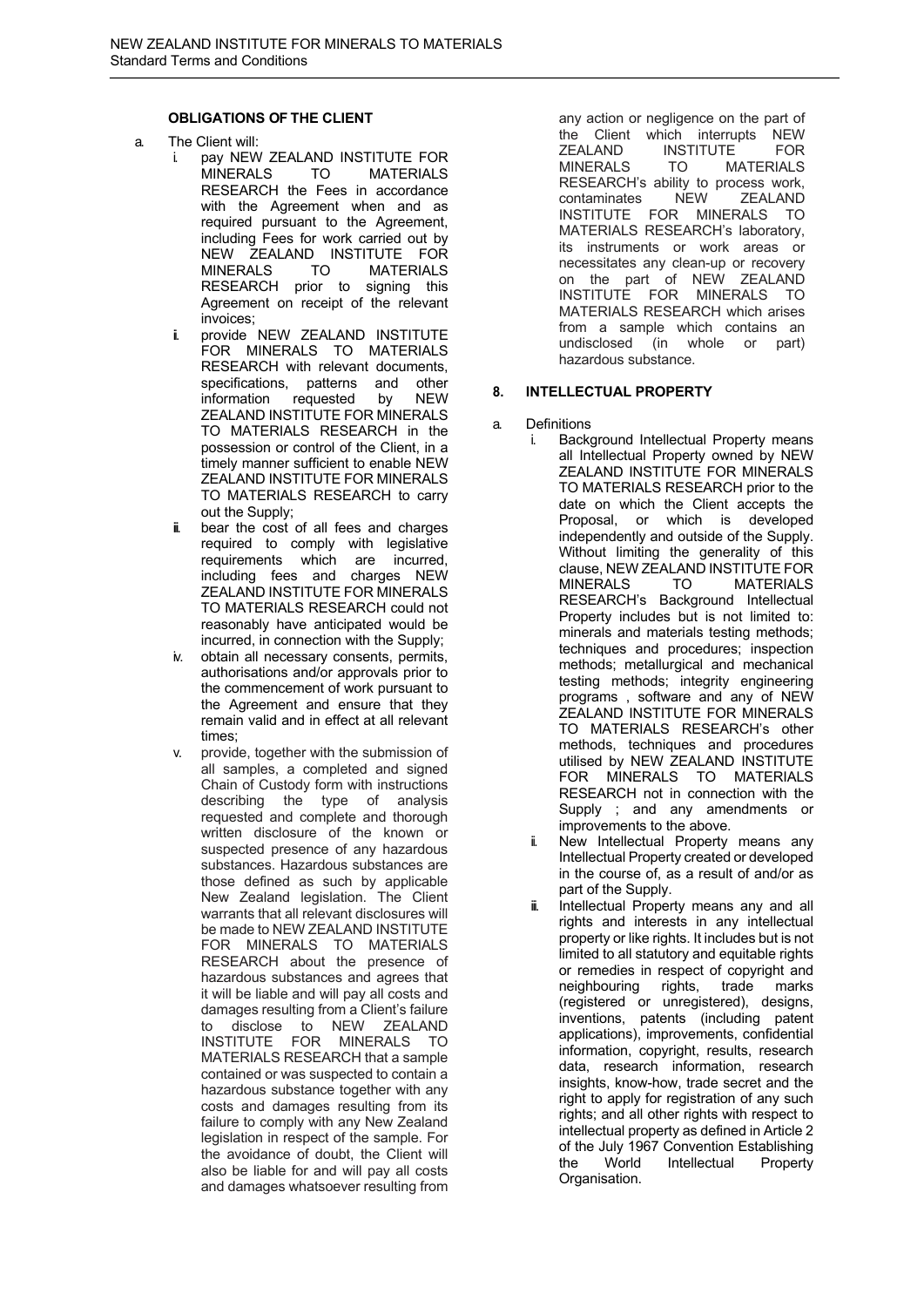- b. The Parties each retain ownership of their Background Intellectual Property. Nothing in this Agreement shall affect, transfer, licence or grant any other rights in or to NEW ZEALAND INSTITUTE FOR MINERALS TO MATERIALS RESEARCH's Background Intellectual Property.
- c. NEW ZEALAND INSTITUTE FOR MINERALS TO MATERIALS RESEARCH shall own all rights and interests in and/or to New Intellectual Property on creation unless noted in Special Terms under Key Terms, page 1.
- d. Notwithstanding clause 8.c, to the extent that any New Intellectual Property vests in or is owned by the Client, the Client shall, without limit in time, take all steps and execute all documentation required to ensure that ownership of such New Intellectual Property is transferred and/or assigned to NEW ZEALAND INSTITUTE FOR MINERALS TO MATERIALS RESEARCH.

#### **9. CONFIDENTIALITY**

- a. For the purposes of the Agreement, Confidential Information means:
	- i. information about the business, customers, services, and products of a party to this Agreement;
	- ii. the negotiation of and terms of this Agreement; and
	- iii. Intellectual Property of any kind belonging to a Party including the right to apply for registration of Intellectual Property

but excludes information which is in the public domain other than through a breach of this Agreement.

- b. Each Party must, in relation to the other Party's Confidential Information –
	- treat the Confidential Information as secret and confidential;
	- ii. not use the Confidential Information for any purpose other than the performance of its obligations under this Agreement;
	- iii. not copy, reproduce, make records of or take extracts from Confidential Information except as is reasonably necessary to enable a Party to perform its obligations under this Agreement; and
	- iv. not directly or indirectly disclose the Confidential Information to any person.

c. Clause  $9(b)$  does not apply to  $-$ 

- i. disclosure required by law or the listing rules of the New Zealand Financial Markets Authority;
- ii. disclosure to employees of a Party who need to receive the information for the purpose of the Supply and who have agreed in writing to abide by the terms of this clause; or
- iii. disclosure to a Party's legal, accounting, or financial advisors under a duty of confidentiality.
- d. The confidentiality obligations in this clause do not apply to any information which:
- i. subsequently becomes available to the general public other than through a breach by the receiving Party;
- ii. is already known to the receiving Party before disclosure by the disclosing Party;
- iii. is developed through the independent documented efforts of the receiving Party;
- iv. the receiving Party rightfully receives from a third party without restrictions as to use; or
- v. is required to be disclosed pursuant to an order or requirement by a court or other government body.
- e. This clause shall survive for a period of no less than ten (10) years after the expiration of this Agreement or termination of the Agreement by either Party for any reason.

### **10. TERMINATION**

- a. The Agreement may be terminated immediately:
	- i. by mutual agreement in writing by the Parties;
	- ii. at the sole discretion of NEW ZEALAND INSTITUTE FOR MINERALS MATERIALS RESEARCH in writing should the Client have committed an Event of Default; or
	- by written notice from a Party to the other Party where that other Party suffers an Insolvency Event.
- If the Agreement is terminated pursuant to this clause 10 the Client must pay NEW ZEALAND INSTITUTE FOR MINERALS TO MATERIALS RESEARCH for all Fees and expenses reasonably incurred by NEW ZEALAND INSTITUTE FOR MINERALS TO MATERIALS RESEARCH in carrying out the Supply to the date of termination together with any costs and expenses reasonably incurred by NEW ZEALAND INSTITUTE FOR MINERALS TO MATERIALS RESEARCH by reason of the termination.

#### *Definition of Event of Default and Insolvency Event*

- a. For the purposes of this Agreement, an "Event of Default" means, in respect of a Party, any of the following:
	- i. the Party is the subject of an Insolvency Event;
	- ii. the Party commits a material breach of its obligations under this Agreement which is capable of being remedied and does not remedy the breach within 30 days from the Party receiving notice in writing from the other Party specifying the breach and requiring the breach to be remedied; or
	- iii. the Party commits a material breach of its obligations under this Agreement which is not capable of being remedied.
- b. In this Agreement, an "Insolvency Event" means where a party:
	- i. is or is deemed to be, insolvent or bankrupt;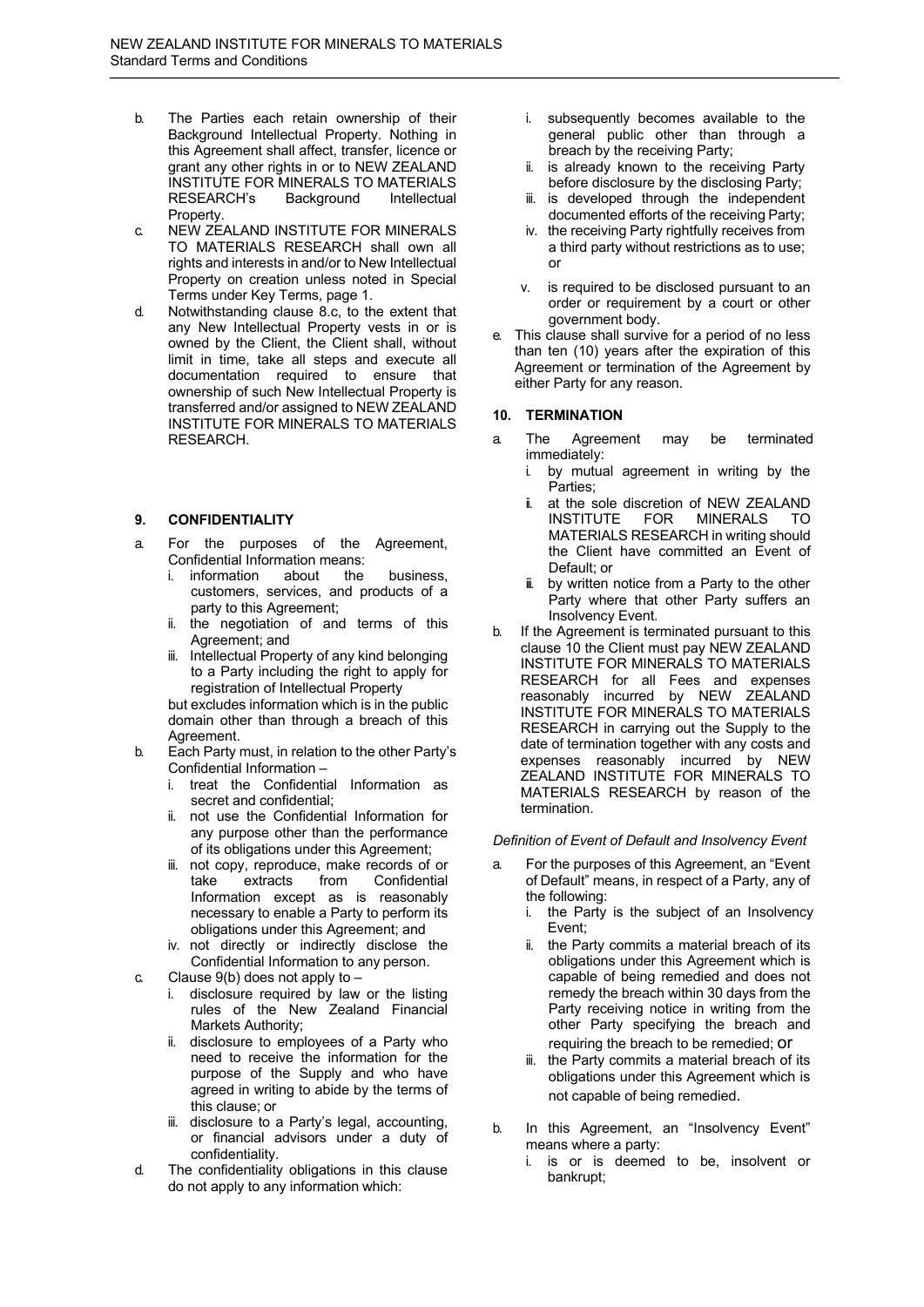- ii. makes an assignment for the benefit of or enters into or makes any arrangement or composition with its creditors;
- iii. goes into receivership or administration or has a receiver, administrator, trustee and manager (or either of them) (including a statutory manager) or similar appointed in respect of all or any substantial part of its property; or
- iv. has a liquidator appointed or any resolution passed or any proceeding commenced for its winding up or liquidation (other than for the purposes of a solvent reconstruction).

# **11. FORCE MAJEURE**

- a. "Force Majeure Event" means a circumstance beyond the reasonable control of the Party which occurs without default or negligence of the Party affected and, without limiting to the generality of this, includes:
	- i. civil disturbance or commotion, state of emergency, general strikes, acts of God, war blockage, revolution, riot, terrorism, fire, earthquake, floods, storm, tempest or other natural calamity;
	- ii. failure of public services, absence of transport facilities, absence of raw material supplies, plant breakdown or failure of plant to perform to expected specifications beyond the reasonable control of the Party affected; and
	- iii. restrictions on a Party's actions or ability to perform which arise from or are a result of any Covid-19 pandemic measures imposed by a government or local authority:-

#### **BUT**

- iv. a Party's failure to meet its obligations to make payments under this Agreement will not be a Force Majeure Event unless the circumstance is caused by an impediment in or affecting the New Zealand banking system; and
- v. industrial unrest or actions specifically involving the Party's workforce does not constitute a Force Majeure Event.
- The obligations of a Party will be suspended without penalty during the time and to the extent that that Party is prevented from or delayed in complying with the obligation by a Force Majeure Event.
- c. The suspension referred to in paragraph b above will not extend the Term.
- If suspension as a result of a Force Majeure Event continues for a period of not less than sixty (60) days then either Party may terminate this Agreement by giving fourteen (14) days written notice to the other Party
- e. A Party affected by a Force Majeure Event must:
	- i. immediately after being affected give written notice to the other Party setting out full particulars of the Force Majeure Event and the manner in which any estimated time for which its performance is prevented or delayed;
- ii. use reasonable endeavours to remove or mitigate the effect of the Force Majeure Event at the earliest possible time provided that a Party will not be obliged to settle a strike, lockout or other labour difficulties; and
- iii. upon becoming aware of the cessation of the Force Majeure Event notify the other Party immediately of that fact in writing.
- f. A Force Majeure Event will not relieve a Party from meeting its obligations under any disaster, recovery or business continuity plans under this Agreement.

# **12. LIABILITY OF EACH PARTY**

*Exclusion of Indirect and Consequential* 

*Loss*

- a. Notwithstanding any other provision of the Agreement, NEW ZEALAND INSTITUTE FOR MINERALS TO MATERIALS RESEARCH will not under any circumstances be liable to the Client or any Party engaged by the Client, for any consequential, special or indirect loss, including but not limited to:
	- i. loss of revenue;
	- ii. loss of profits;
	- iii. loss of data;
	- iv. business interruption; or
	- v. loss of opportunity,

whether under the law of contract, tort, statutory duty or otherwise, suffered or incurred by the Client in connection with the Agreement.

*Limit of Liability*

- b. Notwithstanding any other provision of the Agreement with the exception of clause 12 a, and except to the extent that liability cannot be limited or excluded by law:
	- i. NEW ZEALAND INSTITUTE FOR MINERALS TO MATERIALS RESEARCH's aggregate liability to the Client for any loss or damage whatsoever which arises under or in connection with this Agreement or the performance of the Supply (excluding loss or damage to real or personal property), and whether by way of an indemnity or statute, in tort (for negligence or otherwise), or on any other basis in law or equity, is limited to the value of the Fees payable under this Agreement; and
	- ii. NEW ZEALAND INSTITUTE FOR MINERALS TO MATERIALS RESEARCH's aggregate liability to the Client for any loss or damage to real or personal property which arises under or in connection with this Agreement or the performance of the Supply, and whether by way of an indemnity or statute, in tort (for negligence or otherwise), or on any other basis in law or equity, is limited to \$5 million in aggregate.

*Defects*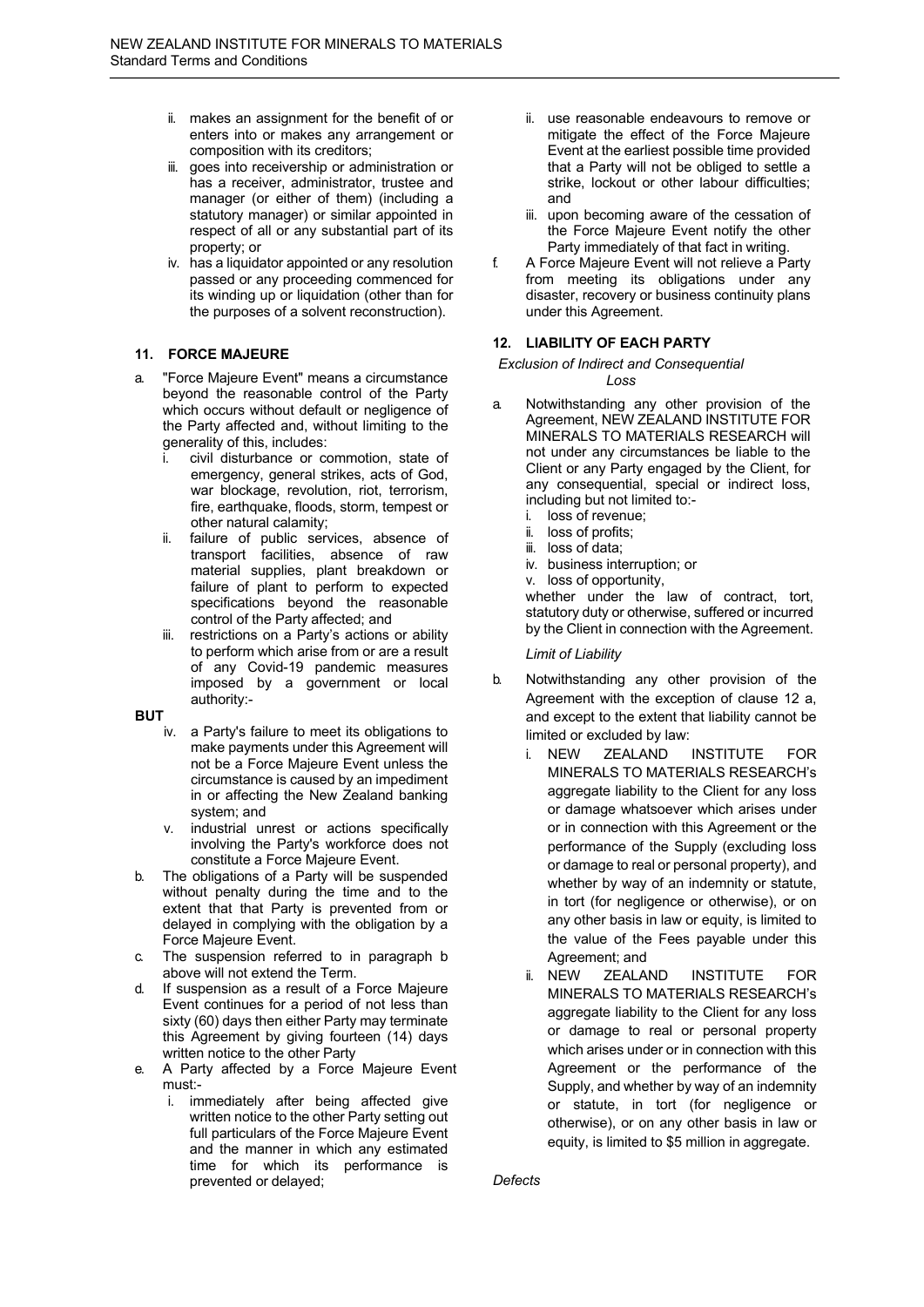c. The Client must notify NEW ZEALAND INSTITUTE FOR MINERALS TO MATERIALS RESEARCH within seven days of becoming aware of a defect in the Supply. To the extent that the defect is caused by NEW ZEALAND INSTITUTE FOR MINERALS TO MATERIALS RESEARCH's negligence or breach of the Agreement, NEW ZEALAND INSTITUTE FOR MINERALS TO MATERIALS RESEARCH must use its best endeavours to rectify the defect.

#### *Duration of Liability*

d. The Client (and persons claiming through or under the Client) will not be entitled to commence any action, claim or proceeding of any kind whatsoever after the date which is 12 months after the date of the final invoice for Fees issued to the Client against NEW ZEALAND INSTITUTE FOR MINERALS TO MATERIALS RESEARCH (or any employee of NEW ZEALAND INSTITUTE FOR MINERALS TO MATERIALS RESEARCH) for any liability in connection with the Supply whether under the law of contract, tort, statutory duty or otherwise.

#### *Contribution*

e. NEW ZEALAND INSTITUTE FOR MINERALS TO MATERIALS RESEARCH's liability to the Client for any loss or damage, including a claim for damages for a breach of contract by NEW ZEALAND INSTITUTE FOR MINERALS TO MATERIALS RESEARCH, will be reduced to the extent that an act or omission of the Client or its employees or agents, contributed to the loss or damage.

*Representation by NEW ZEALAND INSTITUTE FOR MINERALS TO MATERIALS RESEARCH*

f. NEW ZEALAND INSTITUTE FOR MINERALS TO MATERIALS RESEARCH will use its best endeavours to ensure the contents of any documentation, recommendations, advice and reports produced under the Agreement are accurate at the time of providing it to the Client.

*Extent of Representation and warranties by NEW ZEALAND INSTITUTE FOR MINERALS TO MATERIALS RESEARCH*

- g. NEW ZEALAND INSTITUTE FOR MINERALS TO MATERIALS RESEARCH does not make any representations as to any matter, fact or thing that is not expressly provided for in the Proposal.
- h. NEW ZEALAND INSTITUTE FOR MINERALS TO MATERIALS RESEARCH does not give any warranty, nor accept any liability in relation to the contents of the documents, recommendations, advice and reports produced in connection with the Proposal, except to the extent, if any, required by law or specifically provided for in the Proposal.
- i. Unless otherwise agreed, NEW ZEALAND INSTITUTE FOR MINERALS TO MATERIALS RESEARCH will not be liable to

the Client for any claims relating to advice and reports, training material, operation manuals etc in any language other than in English.

j. If, notwithstanding these exclusions any warranty would be implied whether by law. custom or otherwise, that warranty is to the fullest extent permitted by law excluded.

# *Warranty by the Client*

- k. The Client warrants to NEW ZEALAND INSTITUTE FOR MINERALS TO MATERIALS RESEARCH that it has met all obligations that may need to be satisfied by the applicable law of the jurisdiction in which the Supply is to be carried out.
- l. The Client warrants to NEW ZEALAND MINERALS TO MATERIALS RESEARCH that at the date of accepting the Proposal, no applicable laws of the jurisdiction in which the Supply is to be carried out would prevent the Parties from performing their obligations under the Agreement and the Agreement is enforceable under such laws.
- m. The Client will promptly advise NEW ZEALAND INSTITUTE FOR MINERALS TO MATERIALS RESEARCH in writing of any actions, suits, claims, demands, proceedings, losses, damages, compensation, sums of money, costs, charges and expenses which may be brought or claimed against the Client or NEW ZEALAND INSTITUTE FOR MINERALS TO MATERIALS RESEARCH, in respect of which the Client, its servants or agents or NEW ZEALAND INSTITUTE FOR MINERALS TO MATERIALS RESEARCH may become liable in connection with the Agreement.

# *Indemnity by the Client*

n. The Client indemnifies NEW ZEALAND INSTITUTE FOR MINERALS TO MATERIALS RESEARCH against any and all direct and consequential losses, costs, expenses, damages and liabilities (whether monetary or capable of being converted into money), suffered or incurred by NEW ZEALAND INSTITUTE FOR MINERALS TO MATERIALS RESEARCH in connection with the Agreement - including without limitation, all loss suffered by NEW ZEALAND INSTITUTE FOR MINERALS TO MATERIALS RESEARCH from any actions, suits (civil, criminal or penal), claims, demands, proceedings, losses (including losses which are not indemnified under any other policy of insurance in which NEW ZEALAND INSTITUTE FOR MINERALS TO MATERIALS RESEARCH has an interest), damages, compensation, sums of money, legal costs (including solicitor and Client costs), charges and expenses (including increased expenditure or effort in providing the Supply), in connection with the Supply, whether under the law of contract, tort, statutory duty or otherwise.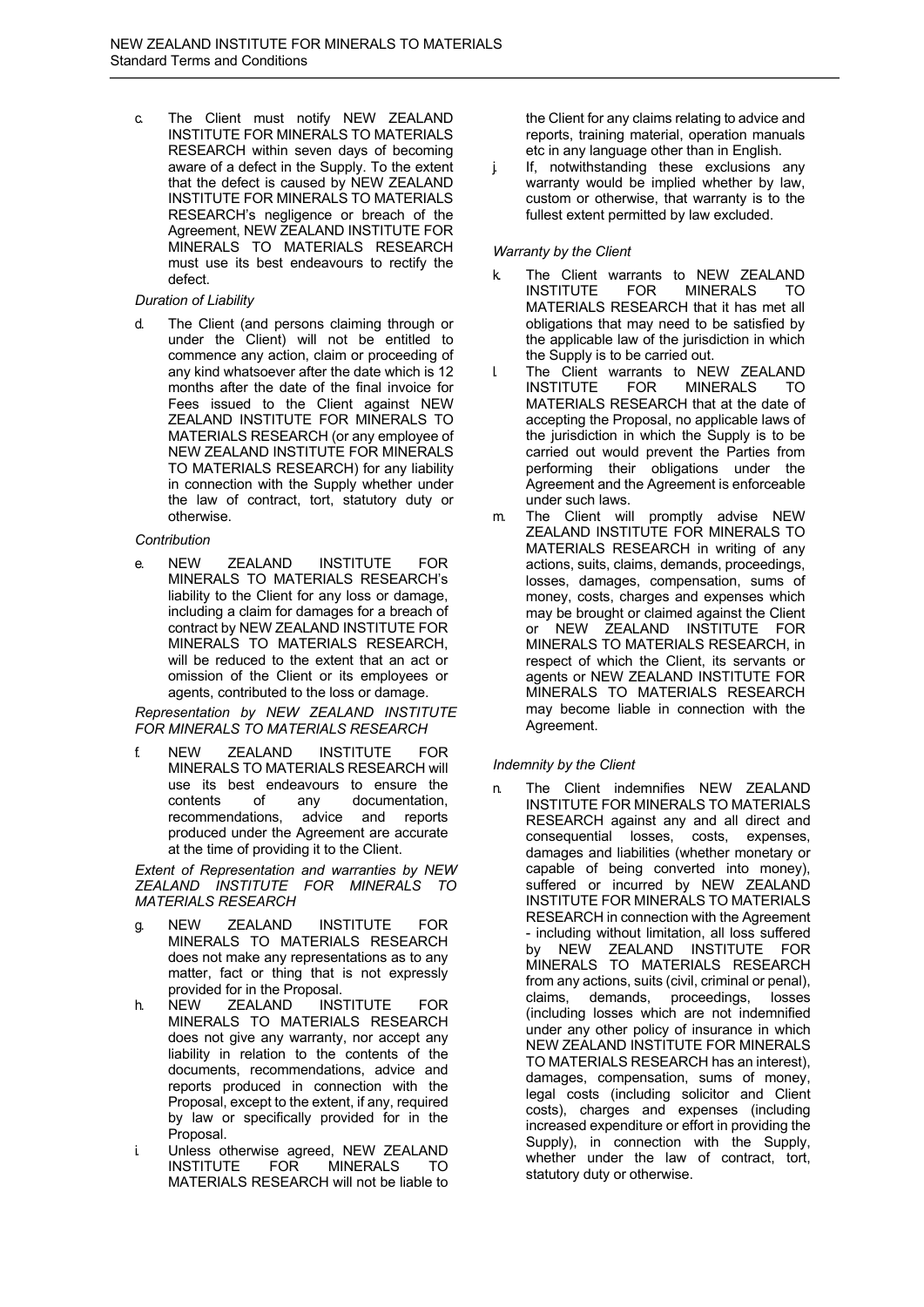#### *Release by the Client*

- o. The Client agrees to release, discharge and holds harmless NEW ZEALAND INSTITUTE FOR MINERALS TO MATERIALS RESEARCH from, and agrees that under no circumstance will NEW ZEALAND INSTITUTE FOR MINERALS TO MATERIALS RESEARCH be liable for any and all losses, claims, actions, demands, proceedings, liabilities, damages, amounts, costs and expenses (including any consequential loss and loss of profit) and legal costs and disbursements, arising, paid, suffered or incurred by the Client in connection with:
	- i. any liability for infringement of a third party's trade secrets, proprietary or<br>confidential information, patents, confidential information, registered designs, trademarks or names, copyright or other protected rights; any act or omission of any employee, agent or permitted sub-<br>contractor of NEW ZEALAND **ZEALAND** INSTITUTE FOR MINERALS TO MATERIALS RESEARCH in connection with the Supply; and
	- ii. any liability of the Client as a result of the Agreement to pay any payroll tax, GST, superannuation guarantee charge or other tax, duty, charge, or levy.
- p. This clause 12 shall survive expiration of the Agreement or termination of the Agreement by either Party for any reason.

# **13. INSURANCE**

- a. For the Term of this Agreement or until otherwise terminated, NEW ZEALAND INSTITUTE FOR MINERALS TO MATERIALS RESEARCH will maintain:
	- i. public liability insurance for an amount of not less than \$10 million;
	- ii. statutory liability insurance for an amount of not less than \$1 million; and
	- ii. if services are being provided, professional indemnity insurance for an amount of not less than \$1 million.
- b. NEW ZEALAND INSTITUTE FOR MINERALS TO MATERIALS RESEARCH is covered for injury insurance under the Accident Compensation Act 2001.
- c. The insurance policies referred to in paragraph a above are current and NEW ZEALAND INSTITUTE FOR MINERALS TO MATERIALS RESEARCH will provide Certificates of Currency to the Client upon request.

# **14. VARIATIONS**

#### *Compliance with Agreement*

a. NEW ZEALAND INSTITUTE FOR MINERALS TO MATERIALS RESEARCH must not alter the terms of the Supply or deviate from the requirements of the Agreement except by agreement in writing with the Client or directed by the Client as set out in in this clause 14.

### *Direction by the Client*

- b. The Client may, at any time prior to expiry or termination of the Agreement, give NEW ZEALAND INSTITUTE FOR MINERALS TO MATERIALS RESEARCH a written request to alter, amend, omit, add to or otherwise vary the Supply ("Variation").
- c. NEW ZEALAND INSTITUTE FOR MINERALS TO MATERIALS RESEARCH must within ten (10) Business Days after receiving the notice of Variation under clause 16(b) provide the Client with:
	- i. a statement of its proposal for performing the Variation;
	- ii. the impact (if any) on time, resources and all other issues related to the Variation; and
	- iii. the cost of its proposal for performing the Variation.
- d. If the Client approves the proposal by NEW ZEALAND INSTITUTE FOR MINERALS TO MATERIALS RESEARCH for performing the Variation, the Parties must sign a Variation to this Agreement setting out the changes to the Supply and the Fees. When the Parties have signed the Variation to this Agreement, each Party must comply with the terms of that Variation.
- e. If the Client does not approve the costs or the method of performing the Variation proposed by NEW ZEALAND INSTITUTE FOR MINERALS TO MATERIALS RESEARCH, the request for Variation referred to under clause 16(b) is taken to be withdrawn and the Parties must comply with this Agreement.

# *Deletion of parts of the Supply*

f. If a Variation requires the deletion of any part of the Supply, the Client may not engage another contractor to perform the such parts of the Supply which were deleted without the consent of NEW ZEALAND INSTITUTE FOR MINERALS TO MATERIALS RESEARCH.

# **15. GENERAL**

#### *Governing Law*

a. The Agreement is governed by the laws of New Zealand and the Parties submit to the jurisdiction of the courts of New Zealand.

#### *Relationship of Parties*

b. The Agreement is not intended to create a partnership, joint venture or agency relationship between the Parties.

#### *Assignment*

c. Subject to the terms and conditions of the Agreement, and unless otherwise agreed by<br>NEW ZEALAND INSTITUTE FOR NEW ZEALAND INSTITUTE FOR MINERALS TO MATERIALS RESEARCH in writing or provided in the Proposal, the Client may not assign or otherwise transfer its rights or obligations under the Agreement without the prior written consent of NEW ZEALAND<br>INSTITUTE FOR MINERALS TO INSTITUTE FOR MINERALS TO MATERIALS RESEARCH.